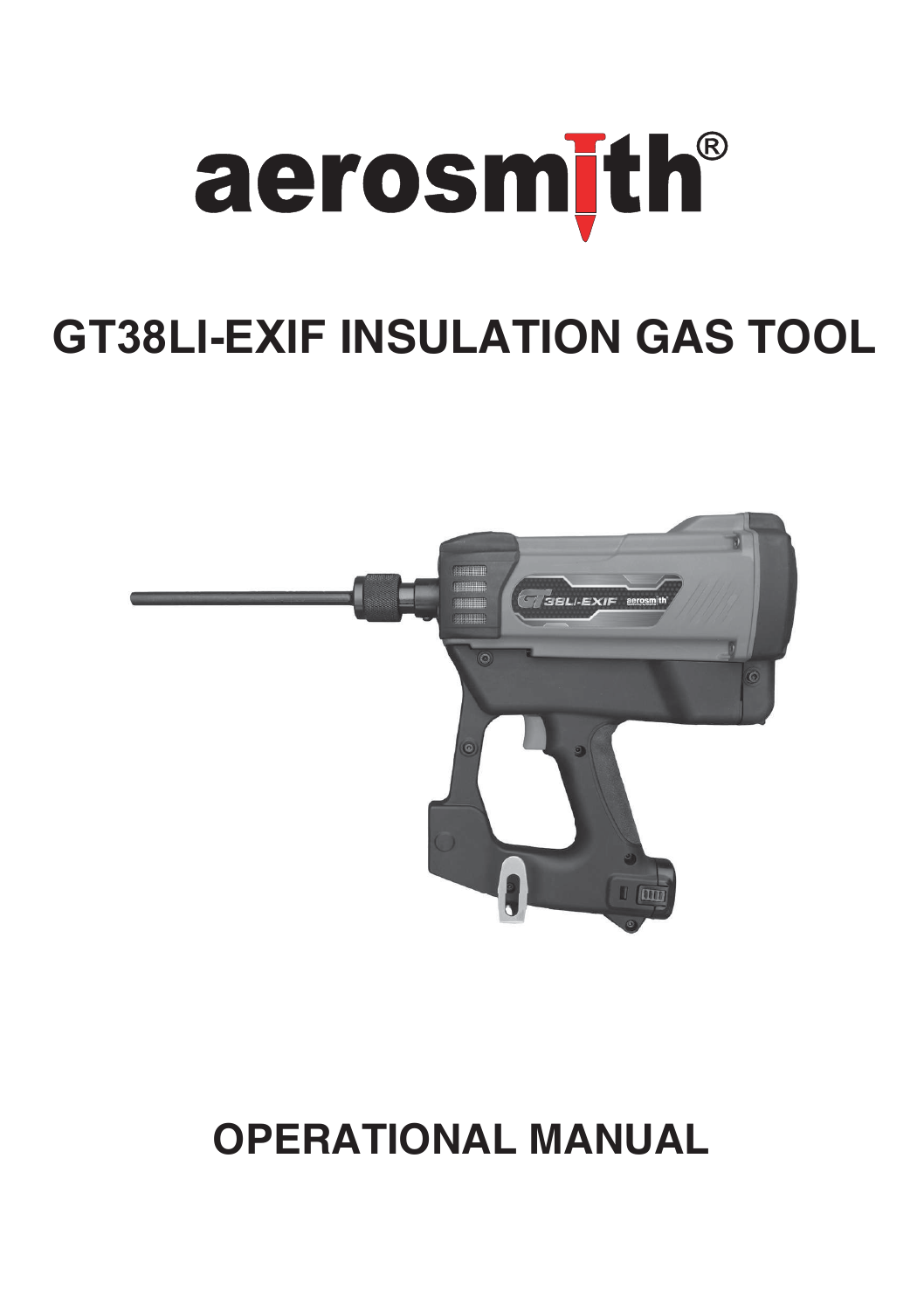

## **1 - OPERATIONS**

### **A. Charging**



#### **Steps:**

 1. Plug the battery charger into the proper AC voltage source, green light will be flashing.

 2. Insert the battery into charger, red light will alight indicating the battery is charging.

3. It takes about 60 minutes for charging.

 4. When fully charged, green light will remain alight.

 5. After charging, unplug the charger from the power source.

- If orange light is blinking, remove the battery cartridge and plug again.
- If this happens continuously, the battery cartridge or charger may be damaged. Consult authorized serviceman for replacement of new battery cartridge.

### **NOTE:**

- Never attempt to open the charger or battery cartridge.
- The battery charger is for charging specific battery pack. Never attempt to charge battery pack from other manufacturer's battery cartridge. Unsuitable battery cartridges may cause fire that causes injury.
- When the battery charger is being used, keep out of direct sunlight.
- To get better cooling effect, keep the exhaust area clean.

### **B. Installing and removing the battery**



#### **Steps:**

 1. Empty fasteners from the barrel and make sure the trigger is not pulled while installing the battery.

 2. To install the battery, insert the battery cartridge until hearing a "click".

 3. To remove the battery, grip the buttons on both side of battery cartridge and pull out.

## **C. Battery Light Indicator**



| <b>LED</b>            | <b>Battery Level</b> |
|-----------------------|----------------------|
| All LEDs              | 100%                 |
| 1 Green and 1 Red LED | 50%                  |
| 1 Red LED             | 25%                  |

## **NOTE:**

After using the tool, remove the battery from the tool to prevent the tool from being fired.

## **D. Preparing the fuel cell**



### **Caution !**

- Never attempt to use fuel cell from other manufacturer.
- Do not remove the cap when it is unused.
- Never drill a hole on the fuel cell.
- Do not inhale the gas. Breathing in the gas could cause sleepiness, dizziness or nausea.
- The fuel cell is not refillable, do not attempt to refill the gas.

### **Steps:**

First ensure to use the corect colour valve, Please refer to the technical specifications.

 1. Detach the cap, attach the valve by pushing in the front edge.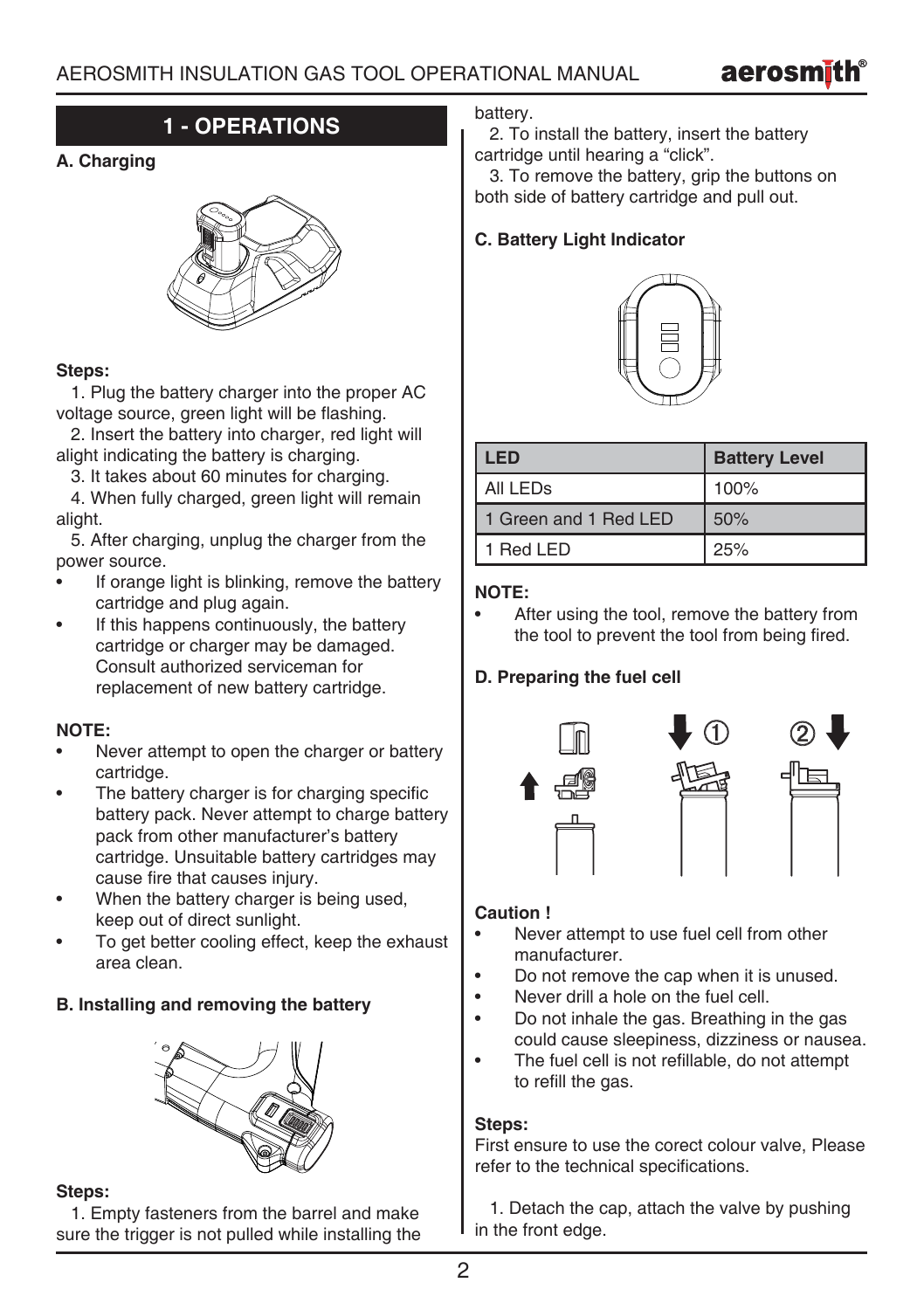2. Pushing the rear edge until it has "clicked".

## **NOTE:**

• Make sure the fuel cell valve is attached firmly, if not, gas leakage may occur and create hazards to users and bystanders.

## **E. Installing/Removing fuel cell**





## **Caution !**

- Make sure the trigger is not held while inserting fuel cell.
- Empty fasteners from the barrel before installing fuel cell.
- Do not press on the surface ground while installing.

## **Steps:**

1. Push up and pull to open the fuel door.

 2. Insert the fuel cell, direct the jet nozzle into the adaptor.

 3. Put the can door over the valve and push it down to latch.

 4. For removing fuel cell, reverse the above steps.

## **F. Installing and removing barrel**



### **Caution !**

- Make sure the trigger is not held while inserting barrel.
- Do not press on the surface ground while installing.
- Do not cover the barrel with your hand while installing.

## **Steps:**

- 1. Make sure the adapter is in unlock position.
- 2. Insert the barrel into the adaoter.

 3. Rotate the adapter to lock position until you hear "click".

## **G. Loading the pins**



## **Caution !**

- Make sure the trigger is not held while loading the pins.
- Do not press on the surface ground while loading.

## **Steps:**

 1. Insert the insulation fastener into the barrel until it reaches the tip of pin guide.

 2. For removing the insulation fastener, simply pull the fastener out from the barrel.

## **H. Driving the pins**



## **Caution !**

- Please READ and UNDERSTAND the section "General Safety Instructions" for personal and working environment safety.
- If you spot of any abnormality about the tool. contact nearest authorized serviceman for inspection and repairing.

## **Steps:**

 1. Press the tool with suitble length of insulation fasteners through the insulation material.

 2. Press the Nose of the contact arm against working surface (90° against the surface) firmly until you hear the fan motor is working.

3. Pull the trigger, the pins are driven to the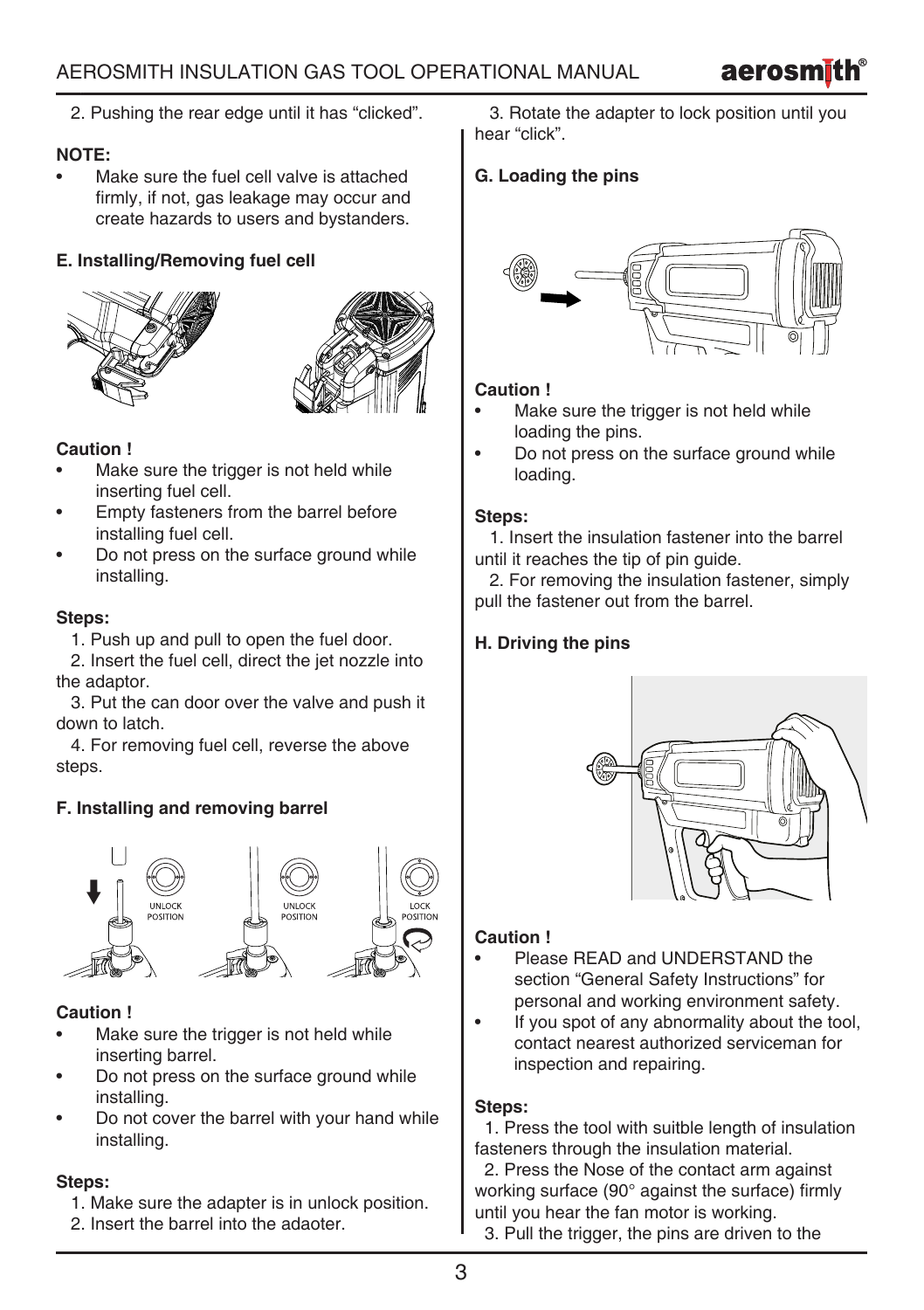

object.

4. Release the trigger and lift the tool.

## **I. Cleaning Filter**

The filter at the back of the tool acts crucially to suck in air into the chamber. For maintaining the best performance of the tool users should always keep it clean.

1. Unscrew four screws on the back cover

 2. Take out the back cover and clean the mesh with brush or air.

 3. Put the back cover on the machine and fasten with four screws.

## **NOTE:**

• Do not attempt to use water to clean the mesh. The cover and mesh must be dry when operating the tool. If wet it may easily cause malfunction to the tool.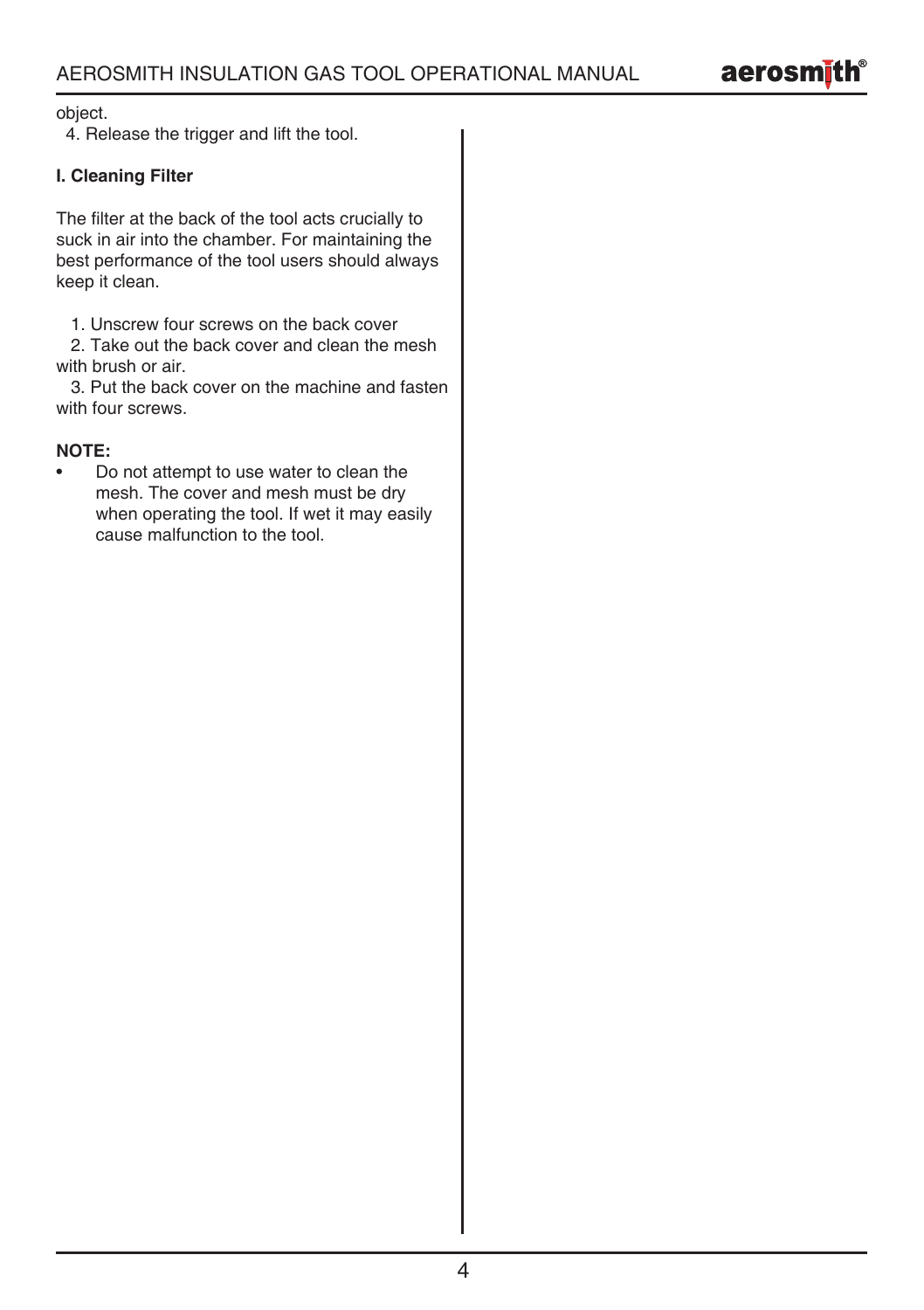

## **2 - TROUBLESHOOTING**

## **WARNING:**



To reduce the risk of serious personal injury, ALWAYS unload the battery, the pins and fuel cell from the tool before all repairs.

## **A. Battery/Charger Problems**

## **SYMPTOM 1**

Battery Cell does not appear to accept charge. Green charger light does not come on after several hours.

| Possible<br>reasons                            | <b>Services</b>                                                                                                                                                                                                                                                                                                |
|------------------------------------------------|----------------------------------------------------------------------------------------------------------------------------------------------------------------------------------------------------------------------------------------------------------------------------------------------------------------|
| Inoperative<br>indicator lights on<br>charger. | Try Battery in tool after<br>1 hour on charge cycle.<br>If tool functions properly<br>charger lights are not<br>working correctly. Replace<br>charger, or monitor time to<br>ensure Battery Cell has ad-<br>equate time for recharging.<br>It's normal for Battery to<br>feel warm after properly<br>charging. |
| Damaged<br>charger.                            | Discontinue use imme-<br>diately and unplug from<br>power source. Replace<br>charger and tag or dispose<br>of charger to prevent acci-<br>dental reuse or connection<br>to power source.                                                                                                                       |

#### **SYMPTOM 2**

Red LED on charger is blinking.

| Possible<br>reasons | <b>Services</b>                                                                                |
|---------------------|------------------------------------------------------------------------------------------------|
| Battery is hot.     | Remove battery from<br>charger and allow to cool.<br>Inspect battery charger<br>and cartridge. |

## **SYMPTOM 3**

Orange LED on charger is blinking.

| <b>Possible</b><br>reasons | Services         |
|----------------------------|------------------|
| Charger<br>damaged.        | Replace Charger. |

## **B. Normal Stage of Operation**

## **SYMPTOM 1**

Fan does not run.

| Possible<br>reasons                                                                              | <b>Services</b>                                                                      |
|--------------------------------------------------------------------------------------------------|--------------------------------------------------------------------------------------|
| Battery is not<br>charged.                                                                       | Charge Battery<br>according to<br>Operating Manual.                                  |
| <b>Battery</b><br>Terminals or<br>Handle<br>battery contacts<br>are oily, dirty, or<br>corroded. | Clean Battery Cell termi-<br>nals Clean Handle Battery<br>Cell contacts as required. |
| There is electrical<br>short some-<br>where.                                                     | The tool must be looked<br>into by Authorized Service-<br>man.                       |

## **SYMPTOM 2**

Fan does not run, or runs slower than normal.

| Possible<br>reasons         | <b>Services</b>           |
|-----------------------------|---------------------------|
| Battery is dis-<br>charged. | Charge Battery Cartridge. |

## **SYMPTOM 3**

Fan runs intermittently.

| Possible<br>reasons                          | <b>Services</b>                                                                                                           |
|----------------------------------------------|---------------------------------------------------------------------------------------------------------------------------|
| Battery is loose<br>or contacts are<br>bent. | Snap battery back into its<br>locked position. Bend<br>contacts back into proper<br>position by Authorized<br>Serviceman. |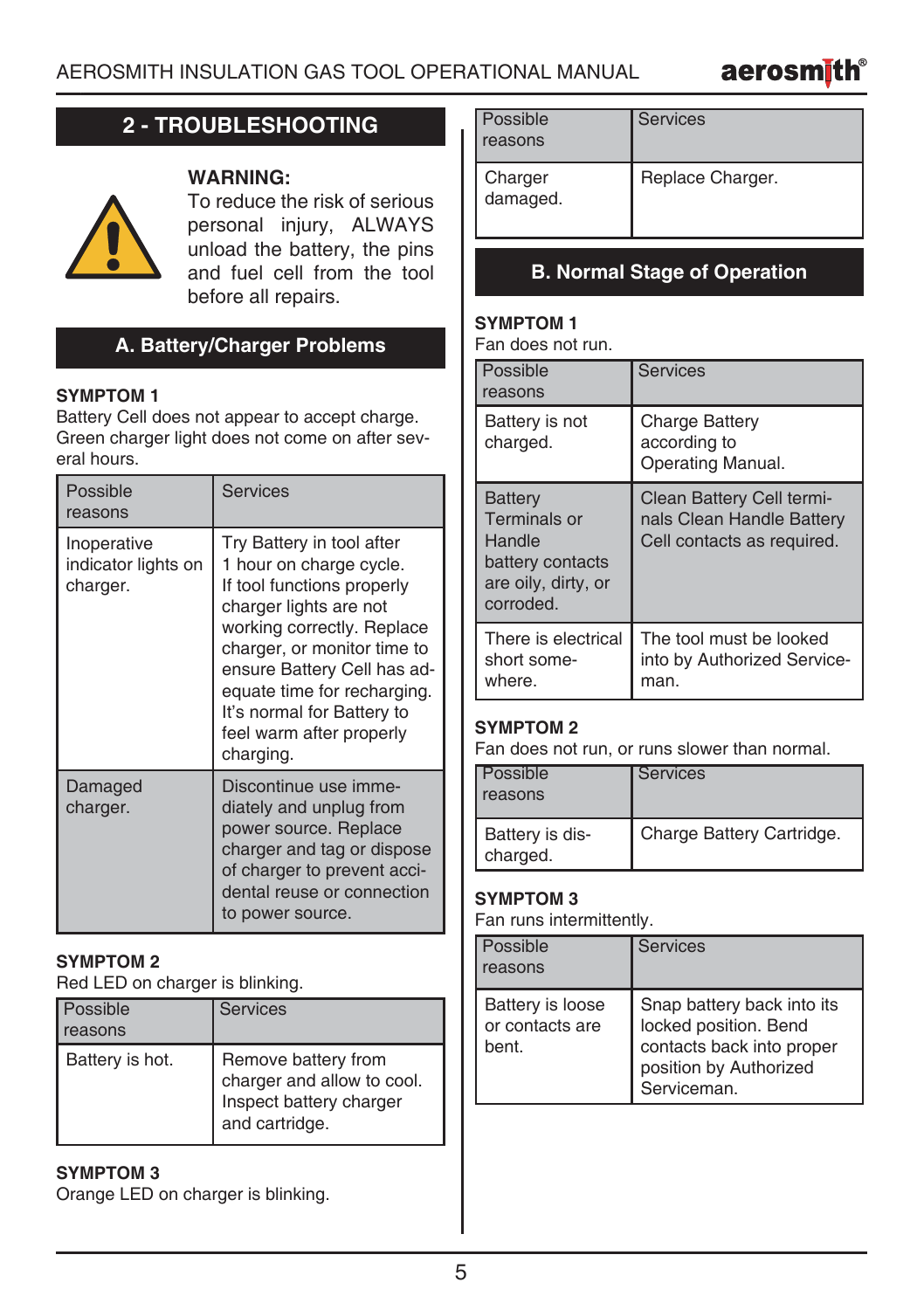## **C. Pre-Combustion/Combustion Stage of Operation**

### **SYMPTOM 1**

Contact Arm does not depress fully, tool does not operate.

| l Possible<br>reasons                                | <b>Services</b>                                                                                                                            |
|------------------------------------------------------|--------------------------------------------------------------------------------------------------------------------------------------------|
| The nose piece is<br>bent, or is stuck<br>with dirt. | Inspect if the nose piece is<br>clean. If it is damaged, con-<br>sult authorized serviceman<br>for repair and replacement<br>of the parts. |
| <b>Cylinder head</b><br>O-Ring pinched.              | Contact authorized service-<br>man for repair.                                                                                             |

## **SYMPTOM 2**

Failure to install fasteners to nose piece.

| Possible<br>reasons                                     | <b>Services</b>                                                     |
|---------------------------------------------------------|---------------------------------------------------------------------|
| Piston positioned<br>wrongly.                           | Return piston to<br>original position<br>with a rod or screwdriver. |
| O-Ring is<br>damaged and<br>causing<br>leakage of gas.  | Contact authorized ser-<br>viceman for repair.                      |
| Damaged valve<br>plate or reed of<br>the cylinder body. | Contact authorized ser-<br>viceman for repair.                      |

## **SYMPTOM 3**

Tool will not cycle - fan runs.

| <b>Possible</b><br>reasons | <b>Services</b>    |
|----------------------------|--------------------|
| I Fuel Cell is<br>empty.   | Replace Fuel Cell. |

| Spark does not | Contact authorized ser- |
|----------------|-------------------------|
| occur.         | viceman for repair.     |

## **SYMPTOM 4**

Fail to drive fasteners.

| Possible<br>reasons                                            | <b>Services</b>                                                         |
|----------------------------------------------------------------|-------------------------------------------------------------------------|
| Water vapour<br>surrounding<br>spark causing<br>short circuit. | Dry the spark area or con-<br>tact authorized serviceman<br>for repair. |
| Sealing ring                                                   | Contact authorized ser-                                                 |
| damaged.                                                       | viceman for repair.                                                     |
| Piston quide                                                   | Contact authorized ser-                                                 |
| stuck with dirts.                                              | viceman for repair.                                                     |

## **D. Power/Exhaust Stage of Operation**

## **SYMPTOM 1**

Tool operates properly, but fasteners do not drive fully.

| Possible<br>reasons         | <b>Services</b>                                         |
|-----------------------------|---------------------------------------------------------|
| Battery is dis-<br>charged. | Charge battery.                                         |
| Fuel Cell is low.           | Replace fuel cell<br>according to<br><b>User Manual</b> |

## **SYMPTOM 2**

Operation of the tool is not stable.

| Possible<br>reasons                                         | <b>Services</b>                                                   |
|-------------------------------------------------------------|-------------------------------------------------------------------|
| Fuel Cell is low.                                           | Replace fuel cell according<br>to User Manual.                    |
| Spark Plug wire<br>is loose.                                | Contact authorized ser-<br>viceman for repair.                    |
| Filter<br>element is dirty,<br>causing tool to<br>overheat. | Remove filter<br>element and clean accord-<br>ing to User Manual. |

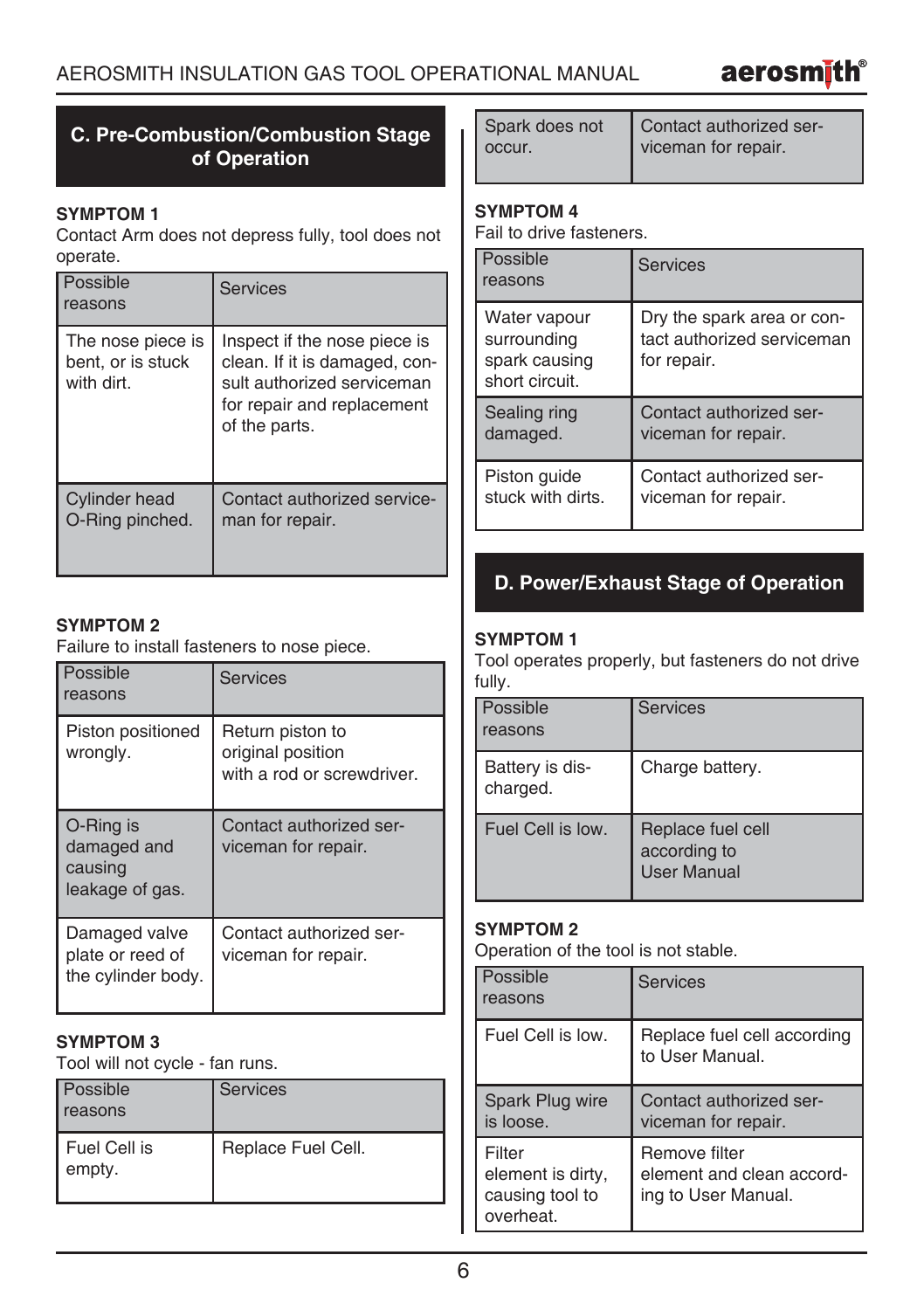

|                  | Tool sleeve or O-   Contact authorized ser- |
|------------------|---------------------------------------------|
| Rings are dirty. | viceman for repair.                         |

## **SYMPTOM 4**

Unstable performance.

| Possible<br>reasons                            | Services                                       |
|------------------------------------------------|------------------------------------------------|
| Built-up dirt and<br>debris<br>inside cylinder | Contact authorized ser-<br>viceman for repair. |

## **SYMPTOM 5**

Diminishing power.

| Possible<br><b>reasons</b> | Services                |
|----------------------------|-------------------------|
| Damaged piston             | Contact authorized ser- |
| or cylinder.               | viceman for repair.     |

## **E. Returning/Purging Stage of Operation**

#### **SYMPTOM 1**

Tool operated and drove fastener, but piston did not return to up position.

| <b>Possible</b><br>reasons                             | <b>Services</b>                                |
|--------------------------------------------------------|------------------------------------------------|
| Mushrooming of                                         | Contact authorized ser-                        |
| Piston Tip.                                            | viceman for repair.                            |
| Exhaust ports on<br>the sleeve are<br>dirty or clogged | Contact authorized ser-<br>viceman for repair. |
| Tool (Sleeve) or                                       | Contact authorized ser-                        |
| O-Rings are dirty.                                     | viceman for repair.                            |

## **SYMPTOM 2**

Combustion Chamber does not drop after tool cycles.

| <b>Possible</b><br>reasons                     | <b>Services</b>                                   |
|------------------------------------------------|---------------------------------------------------|
| I Contact arm is<br>bent, or tool is<br>dirty. | Clean tool or replace con-<br>tact arm as require |